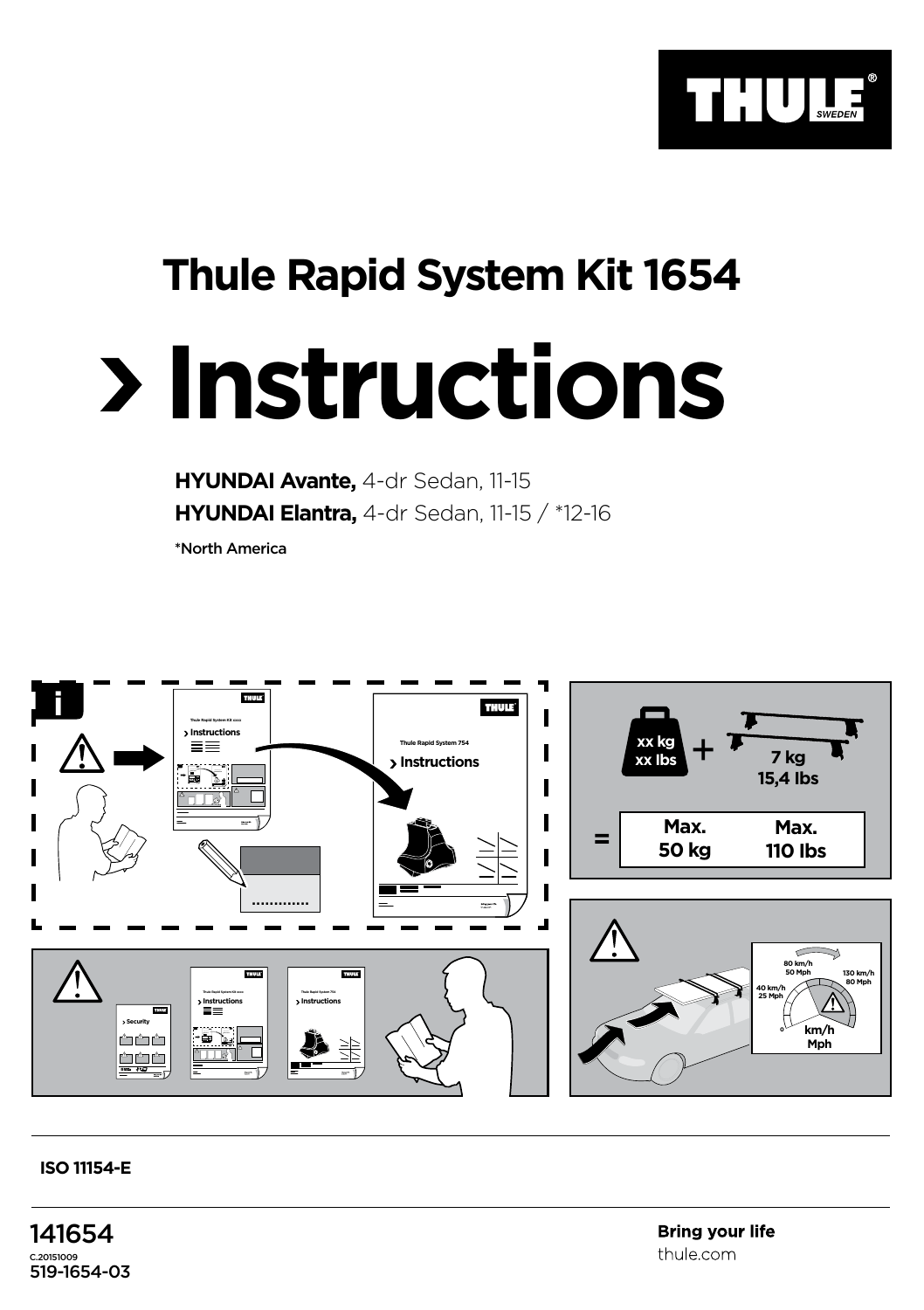

## **1**

|                                                     | $X$ (scale) $X$ (mm) $X$ (inch) |      |                    |
|-----------------------------------------------------|---------------------------------|------|--------------------|
| HYUNDAI Avante, 4-dr Sedan, 11-15                   | 43                              | 1081 | $42^{\frac{1}{2}}$ |
| <b>HYUNDAI Elantra,</b> 4-dr Sedan, 11-15/ $*12-16$ | 43                              | 1081 | $42\frac{1}{2}$    |





|                                                     | Y (scale)   Y (mm)   Y (inch) |      |                 |
|-----------------------------------------------------|-------------------------------|------|-----------------|
| HYUNDAI Avante, 4-dr Sedan, 11-15                   | 42                            | 1071 | $42\frac{1}{6}$ |
| <b>HYUNDAI Elantra,</b> 4-dr Sedan, 11-15/ $*12-16$ | 42                            | 1071 | $42\frac{1}{6}$ |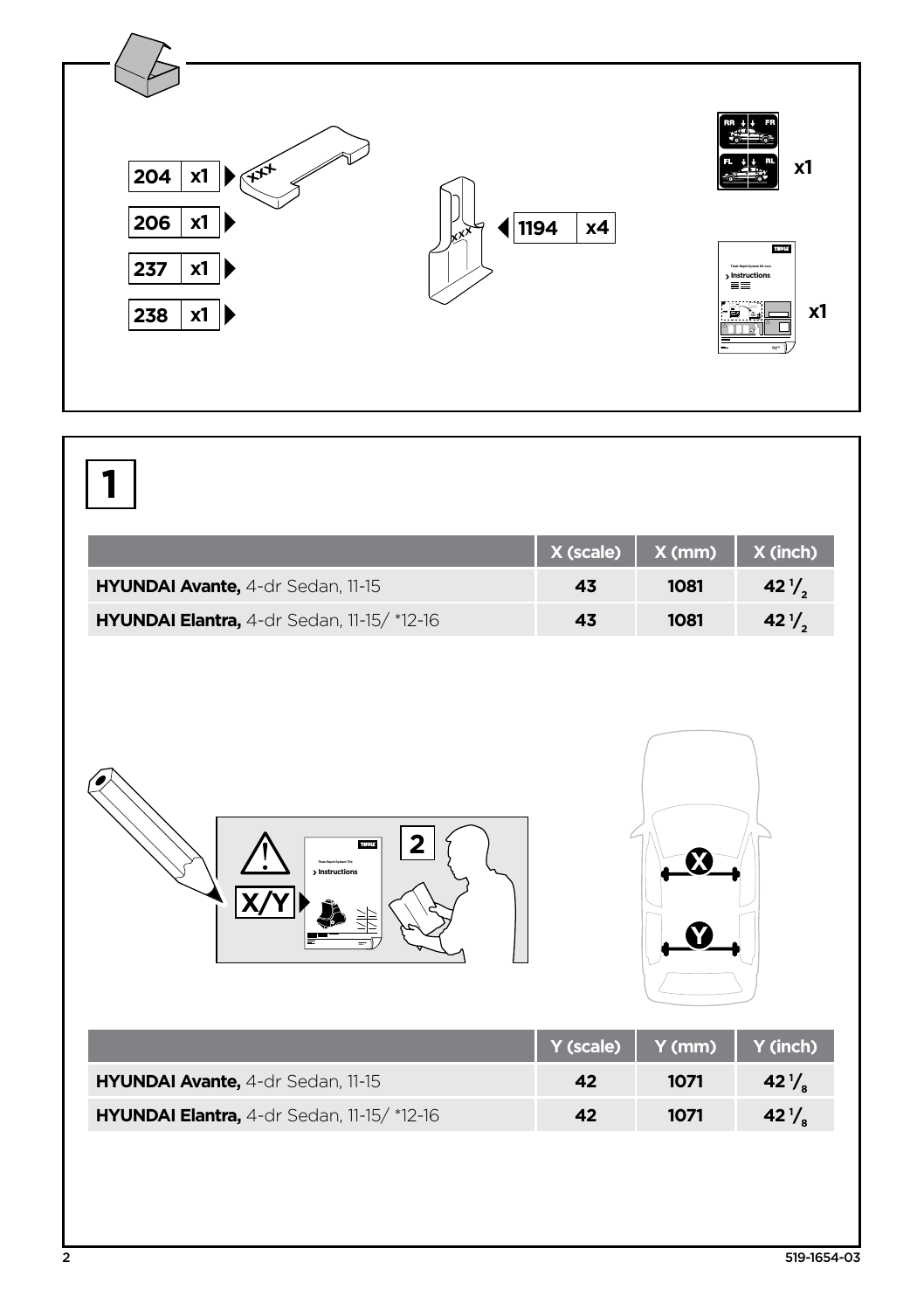